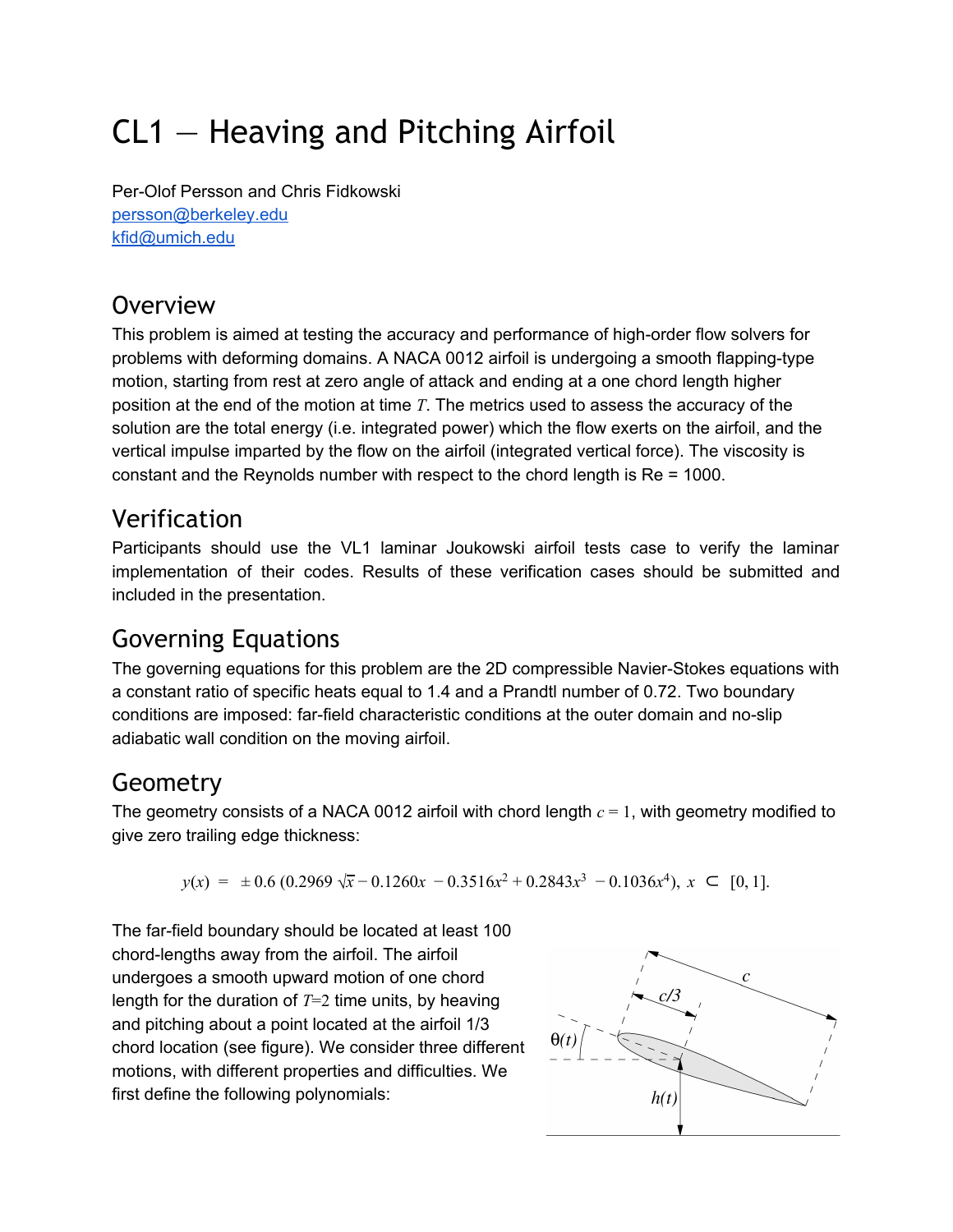$$
b_1(t) = t^2(t^2 - 4t + 4)
$$
  
\n
$$
b_2(t) = t^2(3 - t)/4
$$
  
\n
$$
b_3(t) = t^3(-8t^3 + 51t^2 - 111t + 84)/16
$$

In terms of these, we define the vertical displacement  $h(t)$  and the pitching angle  $\theta(t)$  for the three test cases according to below.

| <b>Case 1</b> (Pure heaving) | <b>Case 2</b> (Flow aligning)  | <b>Case 3 (Energy extracting)</b> |
|------------------------------|--------------------------------|-----------------------------------|
| $h(t) = b_2(t)$              | $h(t) = b_2(t)$                | $h(t) = b_3(t)$                   |
| $\theta(t) = 0$              | $\theta(t) = A_2 \cdot b_1(t)$ | $\theta(t) = A_3 \cdot b_1(t)$    |

where the constants  $A_2 = 60\pi/180$  and  $A_3 = 80\pi/180$ .

#### Flow Conditions

The free-stream has a Mach number  $M_{\infty}$  = 0.2 and is horizontal, so that  $\theta$  is the airfoil angle of attack. The Reynolds number based on the chord of the airfoil is Re = 1000. The initial condition at time  $t = 0$  is the steady-state solution for the initial position  $h = 0$ ,  $\theta = 0$ . To simplify post-processing, we assume convenient units in which the airfoil chord is *c*=1 and the free-stream density and speed are unity, so that the free-stream conservative state vector is

$$
[\rho, \rho u, \rho v, \rho E] = [1, 1, 0, 0.5 + 1/[M^2 \gamma (\gamma - 1)]]
$$

#### Output Quantities

The first output from the simulation is the work (energy) which the fluid exerts on the airfoil during the motion, which can be written as:

$$
W = \int_0^T \boldsymbol{F}(t) \cdot \boldsymbol{v}_0 dt + \int_0^T \boldsymbol{T}(t) \cdot \boldsymbol{\omega} dt = \int_0^T F_y(t) \dot{h}(t) dt + \int_0^T T_z(t) \dot{\theta}(t) dt
$$

Here,  $F(t) = (F_x(t), F_y(t))$  is the force imparted by the fluid on the airfoil,  $T(t) = (0, 0, T_z(t))$  is the torque imparted by the fluid on the airfoil about the 1/3 chord pivot point,  $\overline{v}_0 = \dot{h}(t)$  is the velocity of the pivot point, and  $\omega_0 = (0, 0, \dot{\theta})$  is the angular velocity of the airfoil about the pivot point. Note that this output can be equivalently computed as